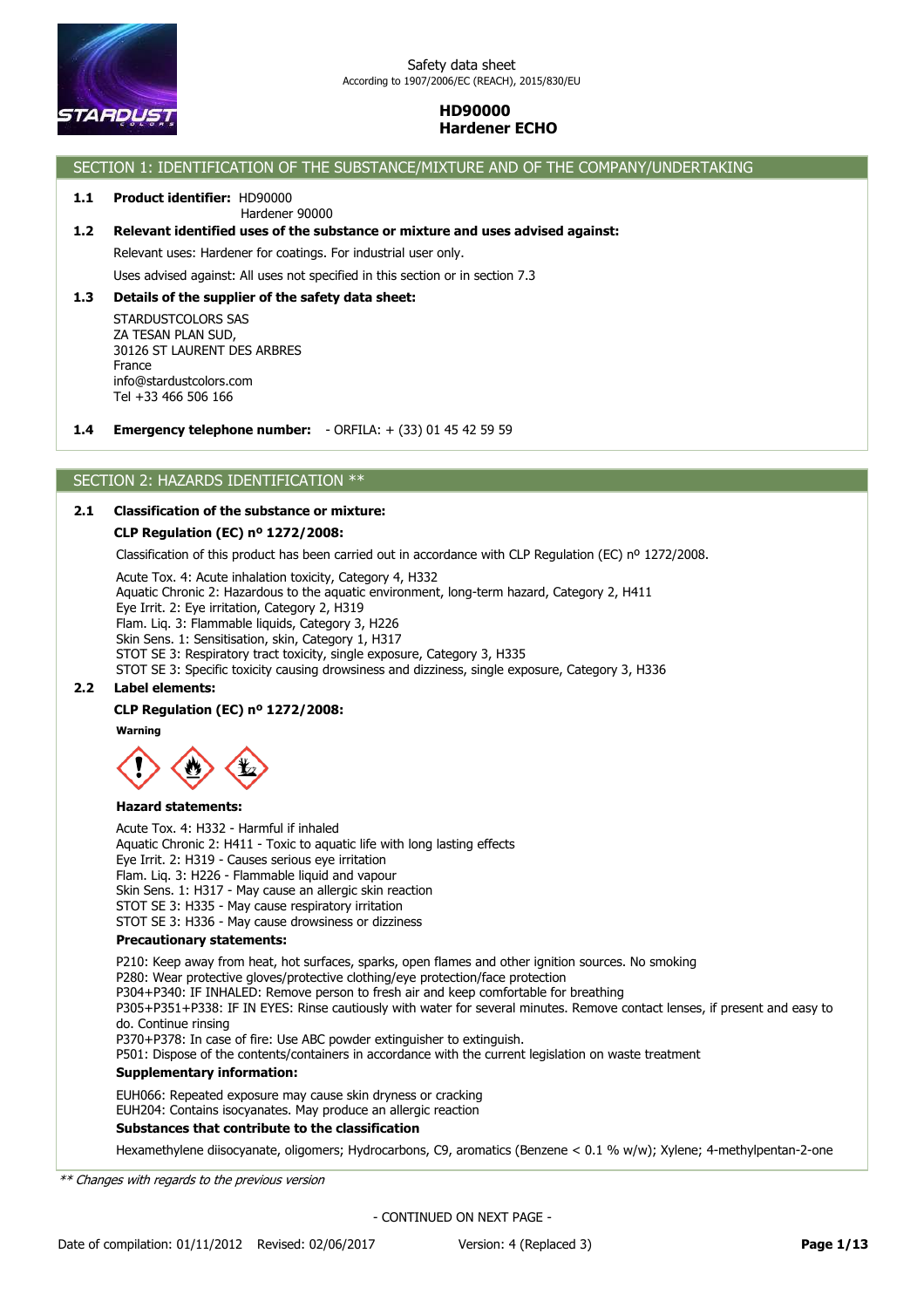

# SECTION 2: HAZARDS IDENTIFICATION \*\* (continued)

# **2.3 Other hazards:**

Product fails to meet PBT/vPvB criteria

*\*\* Changes with regards to the previous version*

# SECTION 3: COMPOSITION/INFORMATION ON INGREDIENTS

#### **3.1 Substance:**

Non-applicable

## **3.2 Mixture:**

#### **Chemical description:** Mixture composed of additives and resins in solvents

# **Components:**

In accordance with Annex II of Regulation (EC) nº1907/2006 (point 3), the product contains:

|      | Identification                                                                |                                              |                                                                                                                                                       | Concentration   |            |  |  |
|------|-------------------------------------------------------------------------------|----------------------------------------------|-------------------------------------------------------------------------------------------------------------------------------------------------------|-----------------|------------|--|--|
| CAS: | 28182-81-2                                                                    |                                              | Hexamethylene diisocyanate, oligomers 1<br>Self-classified                                                                                            |                 |            |  |  |
| EC:  | 931-274-8<br>Index: Non-applicable<br>REACH: 01-2119485796-17-XXXX            | Regulation 1272/2008                         | Acute Tox. 4: H332; Skin Sens. 1: H317; STOT SE 3: H335 - Warning                                                                                     |                 | $25 - 50%$ |  |  |
| CAS: | Non-applicable                                                                |                                              | Hydrocarbons, C9, aromatics (Benzene < $0.1$ % w/w) <sup>1</sup>                                                                                      | Self-classified |            |  |  |
| EC:  | 918-668-5<br>Index: Non-applicable<br>REACH: 01-2119455851-35-XXXX            | Regulation 1272/2008                         | Aquatic Chronic 2: H411; Asp. Tox. 1: H304; Flam. Lig. 3: H226; STOT SE 3:<br>H335; STOT SE 3: H336; EUH066 - Danger                                  |                 | $25 - 50%$ |  |  |
| CAS: | $108 - 65 - 6$                                                                | 2-methoxy-1-methylethyl acetate <sup>2</sup> |                                                                                                                                                       | ATP ATP01       |            |  |  |
| EC:  | 203-603-9<br>Index: 607-195-00-7<br>REACH: 01-2119475791-29-XXXX              | Regulation 1272/2008                         | Flam. Lig. 3: H226 - Warning                                                                                                                          | Œ               | $5 - 10%$  |  |  |
| CAS: | 1330-20-7<br>215-535-7<br>Index: 601-022-00-9<br>REACH: 01-2119488216-32-XXXX | Xylene <sup>1</sup>                          |                                                                                                                                                       | Self-classified |            |  |  |
| EC:  |                                                                               | Regulation 1272/2008                         | Acute Tox. 4: H312+H332; Asp. Tox. 1: H304; Eye Irrit. 2: H319; Flam. Lig. 3:<br>H226; Skin Irrit. 2: H315; STOT RE 2: H373; STOT SE 3: H335 - Danger |                 | $5 - 10%$  |  |  |
| CAS: | $108 - 10 - 1$                                                                | 4-methylpentan-2-one <sup>1</sup>            |                                                                                                                                                       | ATP CLP00       |            |  |  |
| EC:  | 203-550-1<br>Index: 606-004-00-4<br>REACH: 01-2119473980-30-XXXX              | Regulation 1272/2008                         | Acute Tox. 4: H332; Eye Irrit. 2: H319; Flam. Liq. 2: H225; STOT SE 3: H335; EUH066 - 1<br>Danger                                                     |                 | $5 - 10%$  |  |  |
| CAS: | $822 - 06 - 0$                                                                | Hexamethylene diisocyanate 1                 |                                                                                                                                                       | ATP CLP00       |            |  |  |
| EC:  | 212-485-8<br>Index: 615-011-00-1<br>REACH: 01-2119457571-37-XXXX              | Regulation 1272/2008                         | Acute Tox. 3: H331; Eye Irrit. 2: H319; Resp. Sens. 1: H334; Skin Irrit. 2: H315; Skin<br>Sens. 1: H317; STOT SE 3: H335 - Danger                     |                 | < 0.2 %    |  |  |

<sup>1</sup> Substances presenting a health or environmental hazard which meet criteria laid down in Regulation (EU) No. 2015/830 ² Voluntarily-listed substance failing to meet any of the criteria set out in Regulation (EU) No. 2015/830

To obtain more information on the risk of the substances consult sections 8, 11, 12, 15 and 16.

## **Other information:**

| <b>Identification</b>                                        |  | Specific concentration limit                                                                        |  |
|--------------------------------------------------------------|--|-----------------------------------------------------------------------------------------------------|--|
| Hexamethylene diisocyanate<br>CAS: 822-06-0<br>EC: 212-485-8 |  | $\frac{1}{6}$ (w/w) >=0,5: Resp. Sens. 1 - H334<br>$\frac{1}{2}$ % (w/w) >=0,5: Skin Sens. 1 - H317 |  |

# SECTION 4: FIRST AID MEASURES

#### **4.1 Description of first aid measures:**

**By inhalation:** The symptoms resulting from intoxication can appear after exposure, therefore, in case of doubt, seek medical attention for direct exposure to the chemical product or persistent discomfort, showing the SDS of this product.

**By skin contact:** Remove the person affected from the area of exposure, provide with fresh air and keep at rest. In serious cases such as cardiorespiratory failure, artificial resuscitation techniques will be necessary (mouth to mouth resuscitation, cardiac massage, oxygen supply, etc.) requiring immediate medical assistance.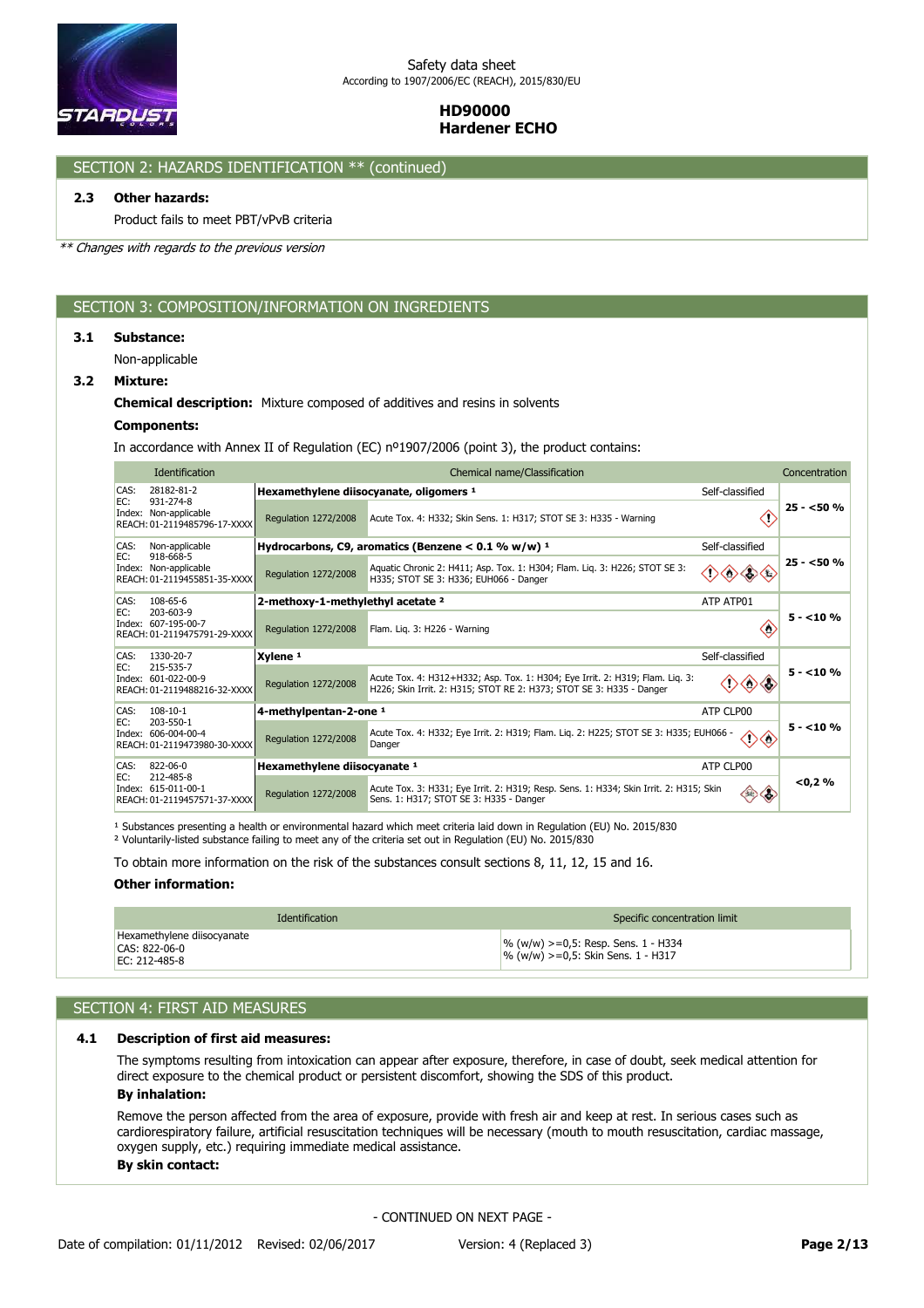

# SECTION 4: FIRST AID MEASURES (continued) **By skin contact:**

Remove contaminated clothing and footwear, rinse skin or shower the person affected if appropriate with plenty of cold water and neutral soap. In serious cases see a doctor. If the product causes burns or freezing, clothing should not be removed as this could worsen the injury caused if it is stuck to the skin. If blisters form on the skin, these should never be burst as this will increase the risk of infection.

### **By eye contact:**

Rinse eyes thoroughly with lukewarm water for at least 15 minutes. Do not allow the person affected to rub or close their eyes. If the injured person uses contact lenses, these should be removed unless they are stuck to the eyes, as this could cause further damage. In all cases, after cleaning, a doctor should be consulted as quickly as possible with the SDS of the product.

# **By ingestion/aspiration:**

Do not induce vomiting, but if it does happen keep the head down to avoid aspiration. Keep the person affected at rest. Rinse out the mouth and throat, as they may have been affected during ingestion.

## **4.2 Most important symptoms and effects, both acute and delayed:**

Acute and delayed effects are indicated in sections 2 and 11.

#### **4.3 Indication of any immediate medical attention and special treatment needed:**

Non-applicable

# SECTION 5: FIREFIGHTING MEASURES

#### **5.1 Extinguishing media:**

If possible use polyvalent powder fire extinguishers (ABC powder), alternatively use foam or carbon dioxide extinguishers (CO2). IT IS RECOMMENDED NOT to use tap water as an extinguishing agent.

# **5.2 Special hazards arising from the substance or mixture:**

As a result of combustion or thermal decomposition reactive sub-products are created that can become highly toxic and, consequently, can present a serious health risk.

### **5.3 Advice for firefighters:**

Depending on the magnitude of the fire it may be necessary to use full protective clothing and individual respiratory equipment. Minimum emergency facilities and equipment should be available (fire blankets, portable first aid kit,...) in accordance with Directive 89/654/EC.

# **Additional provisions:**

Act in accordance with the Internal Emergency Plan and the Information Sheets on actions to take after an accident or other emergencies. Destroy any source of ignition. In case of fire, refrigerate the storage containers and tanks for products susceptible to inflammation, explosion or BLEVE as a result of high temperatures. Avoid spillage of the products used to extinguish the fire into an aqueous medium.

## SECTION 6: ACCIDENTAL RELEASE MEASURES

#### **6.1 Personal precautions, protective equipment and emergency procedures:**

Isolate leaks provided that there is no additional risk for the people performing this task. Evacuate the area and keep out those without protection. Personal protection equipment must be used against potential contact with the spilt product (See section 8). Above all prevent the formation of any vapour-air flammable mixtures, through either ventilation or the use of an inertization agent. Destroy any source of ignition. Eliminate electrostatic charges by interconnecting all the conductive surfaces on which static electricity could form, and also ensuring that all surfaces are connected to the ground.

#### **6.2 Environmental precautions:**

Avoid at all cost any type of spillage into an aqueous medium. Contain the product absorbed appropriately in hermetically sealed containers. Notify the relevant authority in case of exposure to the general public or the environment.

## **6.3 Methods and material for containment and cleaning up:**

It is recommended:

Absorb the spillage using sand or inert absorbent and move it to a safe place. Do not absorb in sawdust or other combustible absorbents. For any concern related to disposal consult section 13.

# **6.4 Reference to other sections:**

See sections 8 and 13.

# SECTION 7: HANDLING AND STORAGE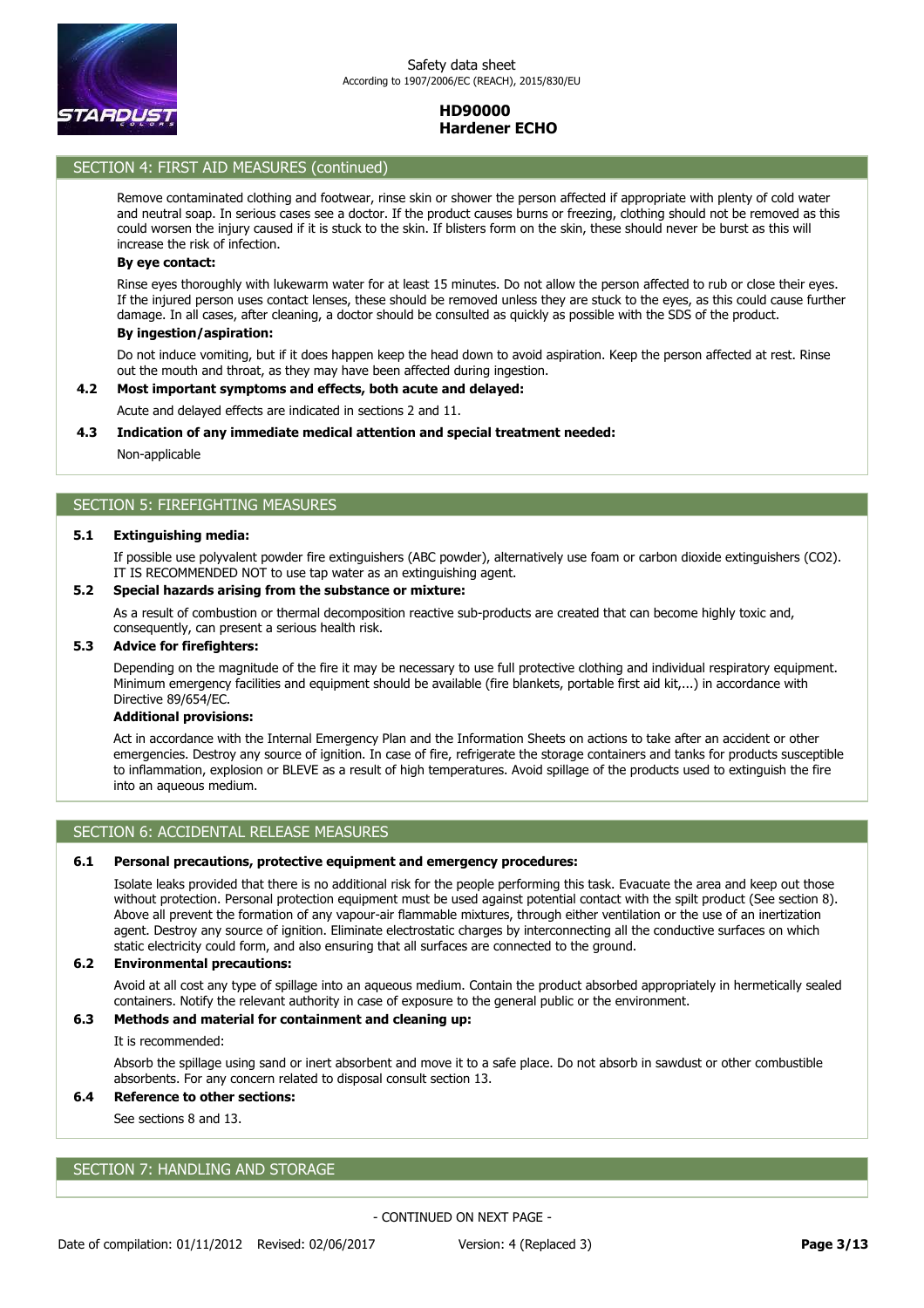

# SECTION 7: HANDLING AND STORAGE (continued)

### **7.1 Precautions for safe handling:**

A.- Precautions for safe manipulation

Comply with the current legislation concerning the prevention of industrial risks. Keep containers hermetically sealed. Control spills and residues, destroying them with safe methods (section 6). Avoid leakages from the container. Maintain order and cleanliness where dangerous products are used.

B.- Technical recommendations for the prevention of fires and explosions

Transfer in well ventilated areas, preferably through localized extraction. Fully control sources of ignition (mobile phones, sparks,…) and ventilate during cleaning operations. Avoid the existence of dangerous atmospheres inside containers, applying inertization systems where possible. Transfer at a slow speed to avoid the creation of electrostatic charges. Against the possibility of electrostatic charges: ensure a perfect equipotential connection, always use groundings, do not wear work clothes made of acrylic fibres, preferably wearing cotton clothing and conductive footwear. Comply with the essential security requirements for equipment and systems defined in Directive 94/9/EC (ATEX 100) and with the minimum requirements for protecting the security and health of workers under the selection criteria of Directive 1999/92/EC (ATEX 137). Consult section 10 for conditions and materials that should be avoided.

C.- Technical recommendations to prevent ergonomic and toxicological risks

Do not eat or drink during the process, washing hands afterwards with suitable cleaning products.

D.- Technical recommendations to prevent environmental risks

Due to the danger of this product for the environment it is recommended to use it within an area containing contamination control barriers in case of spillage, as well as having absorbent material in close proximity.

#### **7.2 Conditions for safe storage, including any incompatibilities:**

Minimum Temp.: 5 °C A.- Technical measures for storage

Maximum time: 12 Months Maximum Temp.: 30 °C

B.- General conditions for storage

Avoid sources of heat, radiation, static electricity and contact with food. For additional information see subsection 10.5

## **7.3 Specific end use(s):**

Except for the instructions already specified it is not necessary to provide any special recommendation regarding the uses of this product.

# SECTION 8: EXPOSURE CONTROLS/PERSONAL PROTECTION

#### **8.1 Control parameters:**

Substances whose occupational exposure limits have to be monitored in the work environment

| <b>Identification</b>           | <b>Environmental limits</b> |           |                         |  |
|---------------------------------|-----------------------------|-----------|-------------------------|--|
| 2-methoxy-1-methylethyl acetate | IOELV (8h)                  | 50 ppm    | $275 \text{ mg/m}^3$    |  |
| CAS: 108-65-6                   | <b>IOELV (STEL)</b>         | $100$ ppm | 550 mg/m <sup>3</sup>   |  |
| EC: 203-603-9                   | Year                        | 2017      |                         |  |
| Xylene                          | IOELV (8h)                  | 50 ppm    | $221 \text{ mg/m}^3$    |  |
| CAS: 1330-20-7                  | <b>IOELV (STEL)</b>         | $100$ ppm | 442 mg/m <sup>3</sup>   |  |
| EC: 215-535-7                   | Year                        | 2017      |                         |  |
| 4-methylpentan-2-one            | IOELV (8h)                  | 20 ppm    | $83 \text{ mg/m}^3$     |  |
| CAS: 108-10-1                   | <b>IOELV (STEL)</b>         | 50 ppm    | $208$ mg/m <sup>3</sup> |  |
| EC: 203-550-1                   | Year                        | 2017      |                         |  |

# **DNEL (Workers):**

|                                                     |                   | Short exposure |                    | Long exposure        |                         |
|-----------------------------------------------------|-------------------|----------------|--------------------|----------------------|-------------------------|
| <b>Identification</b>                               |                   | Systemic       | Local              | Systemic             | Local                   |
| Hexamethylene diisocyanate, oligomers               | Oral              | Non-applicable | Non-applicable     | Non-applicable       | Non-applicable          |
| CAS: 28182-81-2                                     | Dermal            | Non-applicable | Non-applicable     | Non-applicable       | Non-applicable          |
| EC: 931-274-8                                       | <b>Inhalation</b> | Non-applicable | $1 \text{ mg/m}^3$ | Non-applicable       | $0.5$ mg/m <sup>3</sup> |
| Hydrocarbons, C9, aromatics (Benzene $< 0.1$ % w/w) | Oral              | Non-applicable | Non-applicable     | Non-applicable       | Non-applicable          |
| CAS: Non-applicable                                 | Dermal            | Non-applicable | Non-applicable     | $25 \text{ mg/kg}$   | Non-applicable          |
| EC: 918-668-5                                       | <b>Inhalation</b> | Non-applicable | Non-applicable     | $150 \text{ mg/m}^3$ | Non-applicable          |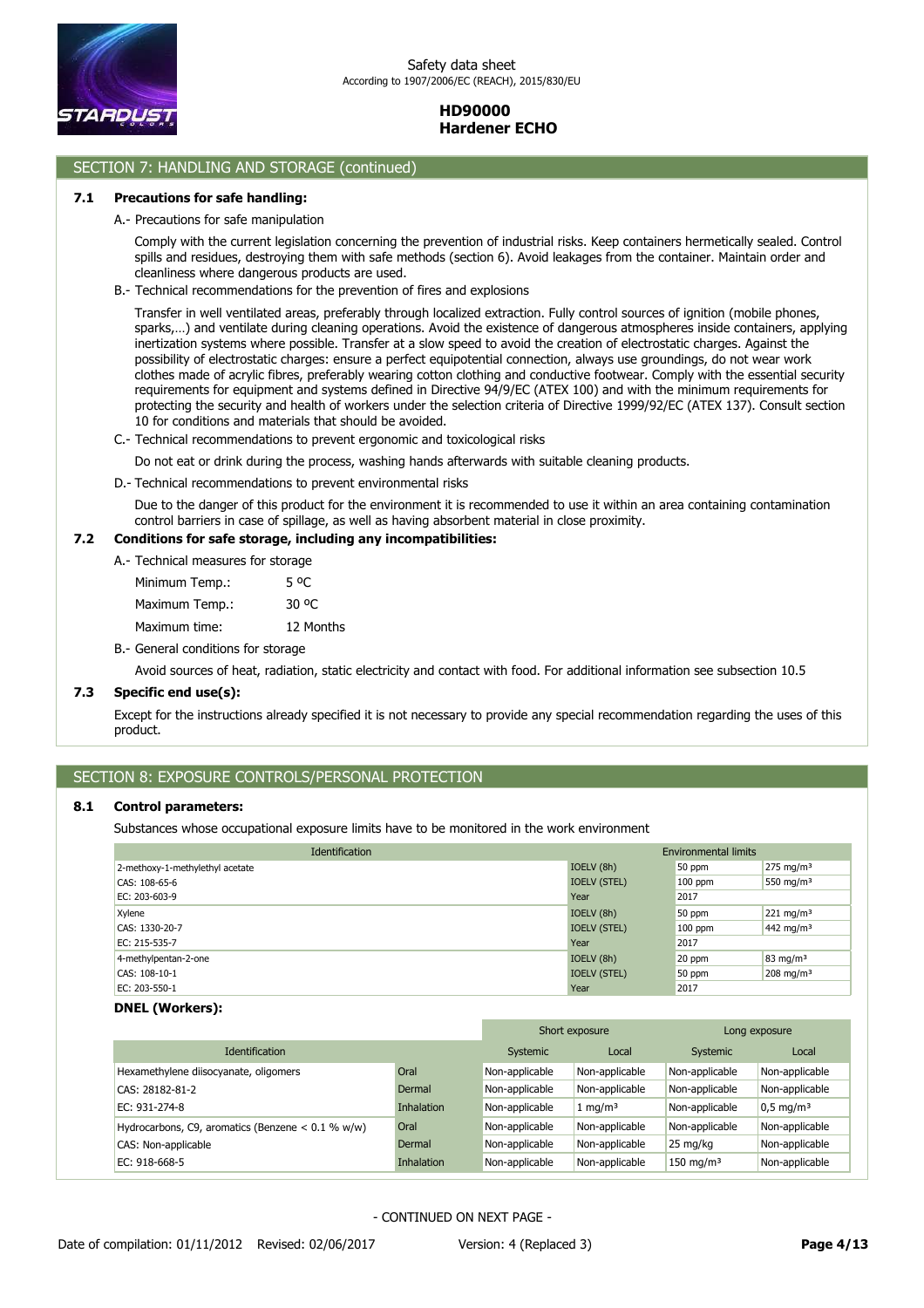

# SECTION 8: EXPOSURE CONTROLS/PERSONAL PROTECTION (continued)

|                                 |                   | Short exposure        |                         | Long exposure             |                           |
|---------------------------------|-------------------|-----------------------|-------------------------|---------------------------|---------------------------|
| <b>Identification</b>           |                   | Systemic              | Local                   | Systemic                  | Local                     |
| 2-methoxy-1-methylethyl acetate | Oral              | Non-applicable        | Non-applicable          | Non-applicable            | Non-applicable            |
| CAS: 108-65-6                   | Dermal            | Non-applicable        | Non-applicable          | 153,5 mg/kg               | Non-applicable            |
| EC: $203 - 603 - 9$             | <b>Inhalation</b> | Non-applicable        | Non-applicable          | $275 \text{ mg/m}^3$      | Non-applicable            |
| Xylene                          | Oral              | Non-applicable        | Non-applicable          | Non-applicable            | Non-applicable            |
| CAS: 1330-20-7                  | Dermal            | Non-applicable        | Non-applicable          | $180 \text{ mg/kg}$       | Non-applicable            |
| EC: 215-535-7                   | <b>Inhalation</b> | 289 mg/m $3$          | $289 \,\mathrm{mg/m^3}$ | 77 mg/m $3$               | Non-applicable            |
| 4-methylpentan-2-one            | Oral              | Non-applicable        | Non-applicable          | Non-applicable            | Non-applicable            |
| CAS: 108-10-1                   | Dermal            | Non-applicable        | Non-applicable          | $11,8$ mg/kg              | Non-applicable            |
| EC: 203-550-1                   | <b>Inhalation</b> | $208 \text{ mg/m}^3$  | $208 \text{ mg/m}^3$    | $83 \text{ mg/m}^3$       | $83 \text{ mg/m}^3$       |
| Hexamethylene diisocyanate      | Oral              | Non-applicable        | Non-applicable          | Non-applicable            | Non-applicable            |
| CAS: 822-06-0                   | Dermal            | Non-applicable        | Non-applicable          | Non-applicable            | Non-applicable            |
| EC: 212-485-8                   | Inhalation        | $0.07 \text{ mg/m}^3$ | $0.07 \text{ mg/m}^3$   | $0,035 \,\mathrm{mg/m^3}$ | $0.035$ mg/m <sup>3</sup> |

# **DNEL (General population):**

|                                                     |                   | Short exposure |                | Long exposure          |                |
|-----------------------------------------------------|-------------------|----------------|----------------|------------------------|----------------|
| <b>Identification</b>                               |                   | Systemic       | Local          | <b>Systemic</b>        | Local          |
| Hydrocarbons, C9, aromatics (Benzene $< 0.1$ % w/w) | Oral              | Non-applicable | Non-applicable | $11 \text{ mg/kg}$     | Non-applicable |
| CAS: Non-applicable                                 | Dermal            | Non-applicable | Non-applicable | $11 \text{ mg/kg}$     | Non-applicable |
| EC: 918-668-5                                       | <b>Inhalation</b> | Non-applicable | Non-applicable | 32 mg/m <sup>3</sup>   | Non-applicable |
| 2-methoxy-1-methylethyl acetate                     | Oral              | Non-applicable | Non-applicable | $1,67$ mg/kg           | Non-applicable |
| CAS: 108-65-6                                       | Dermal            | Non-applicable | Non-applicable | 54,8 mg/kg             | Non-applicable |
| EC: 203-603-9                                       | <b>Inhalation</b> | Non-applicable | Non-applicable | 33 mg/m <sup>3</sup>   | Non-applicable |
| Xylene                                              | Oral              | Non-applicable | Non-applicable | $1.6$ mg/kg            | Non-applicable |
| CAS: 1330-20-7                                      | Dermal            | Non-applicable | Non-applicable | $108 \text{ mg/kg}$    | Non-applicable |
| EC: 215-535-7                                       | <b>Inhalation</b> | Non-applicable | Non-applicable | 14,8 mg/m <sup>3</sup> | Non-applicable |
| 4-methylpentan-2-one                                | Oral              | Non-applicable | Non-applicable | $4,2$ mg/kg            | Non-applicable |
| CAS: 108-10-1                                       | Dermal            | Non-applicable | Non-applicable | $4,2$ mg/kg            | Non-applicable |
| EC: 203-550-1                                       | <b>Inhalation</b> | Non-applicable | Non-applicable | 14,7 mg/m <sup>3</sup> | Non-applicable |

# **PNEC:**

| Identification                        |              |                      |                         |                |
|---------------------------------------|--------------|----------------------|-------------------------|----------------|
| Hexamethylene diisocyanate, oligomers | <b>STP</b>   | 38,3 mg/L            | Fresh water             | $0,127$ mg/L   |
| CAS: 28182-81-2                       | Soil         | 53182 mg/kg          | Marine water            | 0,0127 mg/L    |
| EC: 931-274-8                         | Intermittent | $1,27$ mg/L          | Sediment (Fresh water)  | 266700 mg/kg   |
|                                       | Oral         | Non-applicable       | Sediment (Marine water) | 26670 mg/kg    |
| 2-methoxy-1-methylethyl acetate       | <b>STP</b>   | $100$ mg/L           | Fresh water             | $0,635$ mg/L   |
| CAS: 108-65-6                         | Soil         | $0,29$ mg/kg         | Marine water            | 0,0635 mg/L    |
| EC: 203-603-9                         | Intermittent | $6,35$ mg/L          | Sediment (Fresh water)  | 3,29 mg/kg     |
|                                       | Oral         | Non-applicable       | Sediment (Marine water) | $0,329$ mg/kg  |
| Xylene                                | <b>STP</b>   | $6,58$ mg/L          | Fresh water             | 0,327 mg/L     |
| CAS: 1330-20-7                        | Soil         | 2,31 mg/kg           | Marine water            | 0,327 mg/L     |
| EC: 215-535-7                         | Intermittent | $0,327 \text{ mg/L}$ | Sediment (Fresh water)  | 12,46 mg/kg    |
|                                       | Oral         | Non-applicable       | Sediment (Marine water) | 12,46 mg/kg    |
| 4-methylpentan-2-one                  | <b>STP</b>   | 27,5 mg/L            | Fresh water             | $0,6$ mg/L     |
| CAS: 108-10-1                         | Soil         | $1,3$ mg/kg          | Marine water            | $0.06$ mg/L    |
| EC: 203-550-1                         | Intermittent | $1,5$ mg/L           | Sediment (Fresh water)  | 8,27 mg/kg     |
|                                       | Oral         | Non-applicable       | Sediment (Marine water) | $0,83$ mg/kg   |
| Hexamethylene diisocyanate            | <b>STP</b>   | 8,42 mg/L            | Fresh water             | 0,0774 mg/L    |
| CAS: 822-06-0                         | Soil         | 0,0026 mg/kg         | Marine water            | 0,00774 mg/L   |
| EC: 212-485-8                         | Intermittent | 0,774 mg/L           | Sediment (Fresh water)  | 0,01334 mg/kg  |
|                                       | Oral         | Non-applicable       | Sediment (Marine water) | 0,001344 mg/kg |

# **8.2 Exposure controls:**

A.- General security and hygiene measures in the work place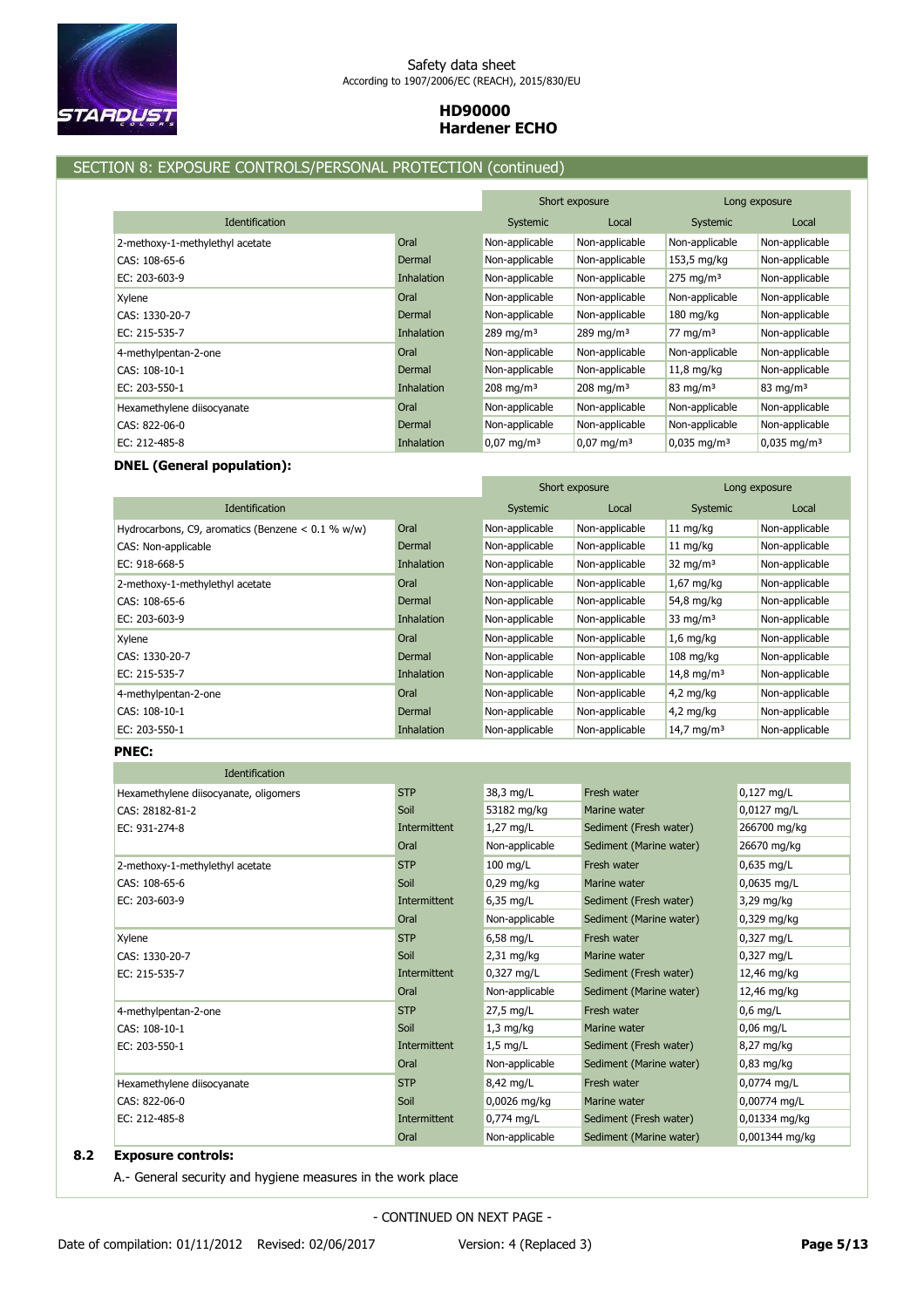

# SECTION 8: EXPOSURE CONTROLS/PERSONAL PROTECTION (continued)

As a preventative measure it is recommended to use basic Personal Protection Equipment, with the corresponding <<CE marking>> in accordance with Directive 89/686/EC. For more information on Personal Protection Equipment (storage, use, cleaning, maintenance, class of protection,…) consult the information leaflet provided by the manufacturer. For more information see subsection 7.1.

All information contained herein is a recommendation which needs some specification from the labour risk prevention services as it is not known whether the company has additional measures at its disposal.

#### B.- Respiratory protection

| Pictogram                                                    | <b>PPE</b>                                      | Labelling      | <b>CEN Standard</b>                        | Remarks                                                                                                                       |
|--------------------------------------------------------------|-------------------------------------------------|----------------|--------------------------------------------|-------------------------------------------------------------------------------------------------------------------------------|
| <b>Allen</b><br>Mandatory<br>respiratory tract<br>protection | Filter mask for gases,<br>vapours and particles | <b>CAT III</b> | EN 149:2001+A1:2009<br>EN 405:2001+A1:2009 | Replace when an increase in resistence to<br>breathing is observed and/or a smell or taste of the<br>contaminant is detected. |
| Specific protection for the hands                            |                                                 |                |                                            |                                                                                                                               |

C.- Specific protection for the hands

| Pictogram                    | <b>PPE</b>                                   | Labelling | <b>CEN Standard</b>                                           | Remarks                                                                                                                                                                                                        |
|------------------------------|----------------------------------------------|-----------|---------------------------------------------------------------|----------------------------------------------------------------------------------------------------------------------------------------------------------------------------------------------------------------|
| Mandatory hand<br>protection | NON-disposable chemical<br>protective gloves | CAT III   | EN 374-1:2003<br>EN 374-3:2003/AC:2006<br>EN 420:2003+A1:2009 | The Breakthrough Time indicated by the<br>manufacturer must exceed the period during which<br>the product is being used. Do not use protective<br>creams after the product has come into contact<br>with skin. |

As the product is a mixture of several substances, the resistance of the glove material can not be calculated in advance with total reliability and has therefore to be checked prior to the application

D.- Ocular and facial protection

| Pictogram                    | <b>PPE</b> | Labelling | <b>CEN Standard</b>                                           | <b>Remarks</b>                                                                                                                  |
|------------------------------|------------|-----------|---------------------------------------------------------------|---------------------------------------------------------------------------------------------------------------------------------|
| Mandatory face<br>protection | Face mask  | CAT II    | EN 166:2001<br>EN 167:2001<br>EN 168:2001<br>EN ISO 4007:2012 | Clean daily and disinfect periodically according to<br>the manufacturer's instructions. Use if there is a<br>risk of splashing. |

E.- Bodily protection

| Pictogram                             | <b>PPE</b>                                                                                                   | Labelling      | <b>CEN Standard</b>                                                                                                                                   | <b>Remarks</b>                                                                                 |
|---------------------------------------|--------------------------------------------------------------------------------------------------------------|----------------|-------------------------------------------------------------------------------------------------------------------------------------------------------|------------------------------------------------------------------------------------------------|
| Mandatory complete<br>body protection | Disposable clothing for<br>protection against chemical<br>risks, with antistatic and<br>fireproof properties | <b>CAT III</b> | EN 1149-1,2,3<br>EN 13034:2005+A1:2009<br>EN ISO 13982-<br>1:2004/A1:2010<br>EN ISO 6529:2001<br>EN ISO 6530:2005<br>EN ISO 13688:2013<br>EN 464:1994 | For professional use only. Clean periodically<br>according to the manufacturer's instructions. |
| Mandatory foot<br>protection          | Safety footwear for<br>protection against chemical<br>risk, with antistatic and heat<br>resistant properties | <b>CAT III</b> | EN 13287:2008<br>EN ISO 20345:2011<br>EN 13832-1:2006                                                                                                 | Replace boots at any sign of deterioration.                                                    |

F.- Additional emergency measures

| Emergency measure | <b>Standards</b>               | Emergency measure | <b>Standards</b>              |
|-------------------|--------------------------------|-------------------|-------------------------------|
| 疊.                | ANSI Z358-1<br>ISO 3864-1:2002 | 導                 | DIN 12 899<br>ISO 3864-1:2002 |
| Emergency shower  |                                | Eyewash stations  |                               |

### **Environmental exposure controls:**

In accordance with the community legislation for the protection of the environment it is recommended to avoid environmental spillage of both the product and its container. For additional information see subsection 7.1.D

# **Volatile organic compounds:**

With regard to Directive 2010/75/EU, this product has the following characteristics:

| $V.O.C.$ (Supply):                 | 54,85 % weight                        |
|------------------------------------|---------------------------------------|
| V.O.C. density at 20 $^{\circ}$ C: | 537,53 kg/m <sup>3</sup> (537,53 g/L) |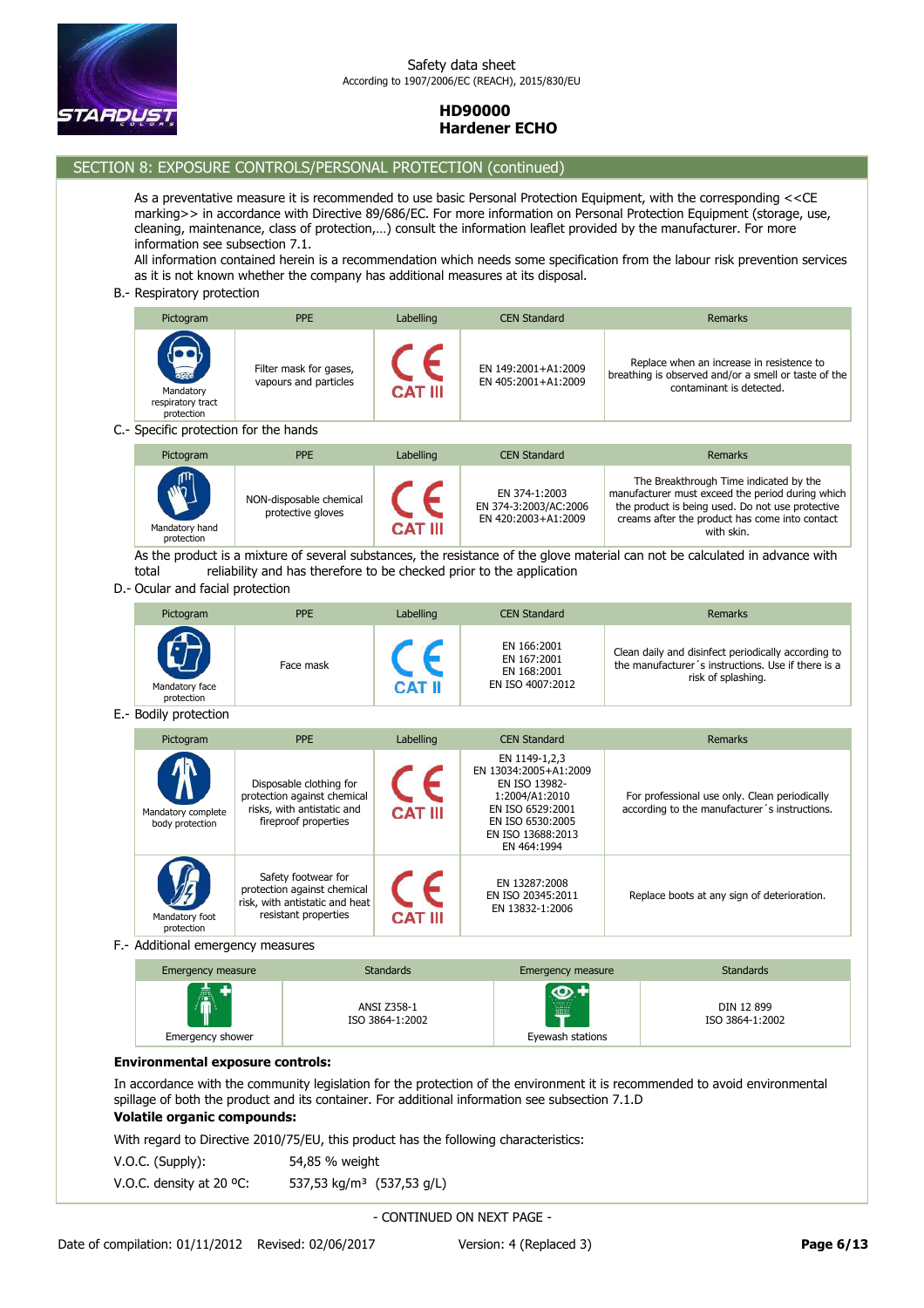

# SECTION 8: EXPOSURE CONTROLS/PERSONAL PROTECTION (continued)

Average molecular weight: 118,23 g/mol Average carbon number: 8,17

## SECTION 9: PHYSICAL AND CHEMICAL PROPERTIES

# Flash Point: 37 °C **Flammability:** Oxidising properties: Non-applicable \* Explosive properties: Non-applicable \* Melting point/freezing point: Non-applicable \* Decomposition temperature: Non-applicable \* Solubility properties: **Immiscible** Solubility in water at 20 °C: Non-applicable \* Partition coefficient n-octanol/water 20 °C: Non-applicable \* Vapour density at 20 °C: Non-applicable \* pH:  $D$ Concentration: Non-applicable \* Kinematic viscosity at 40 °C: Non-applicable \* Kinematic viscosity at 20 °C: 37 cSt Dynamic viscosity at 20 °C: 45 - 27 cP Relative density at 20 °C:  $0.97 - 0.99$ Density at 20 °C: 970 - 990 kg/m<sup>3</sup> **Product description:** Evaporation rate at 20 °C: Non-applicable \* Vapour pressure at 50 °C: 2682 Pa (3 kPa) Vapour pressure at 20 °C: 489 Pa Boiling point at atmospheric pressure: 152 °C **Volatility:** Odour threshold:  $\blacksquare$  Non-applicable \* Odour: Solvent Colour: Colourless Appearance: Fluid Physical state at 20 °C: Liquid **Appearance:** For complete information see the product datasheet. **9.1 Information on basic physical and chemical properties:**

Surface tension at 20 °C: Non-applicable \* **9.2 Other information:** Upper explosive limit: Non-applicable \* Lower explosive limit: Non-applicable \* Upper flammability limit: Vertical Australian Mot available Lower flammability limit: Not available Autoignition temperature: 315 °C Flammability (solid, gas): Non-applicable \*

\*Not relevant due to the nature of the product, not providing information property of its hazards.

- CONTINUED ON NEXT PAGE -

**Explosive:**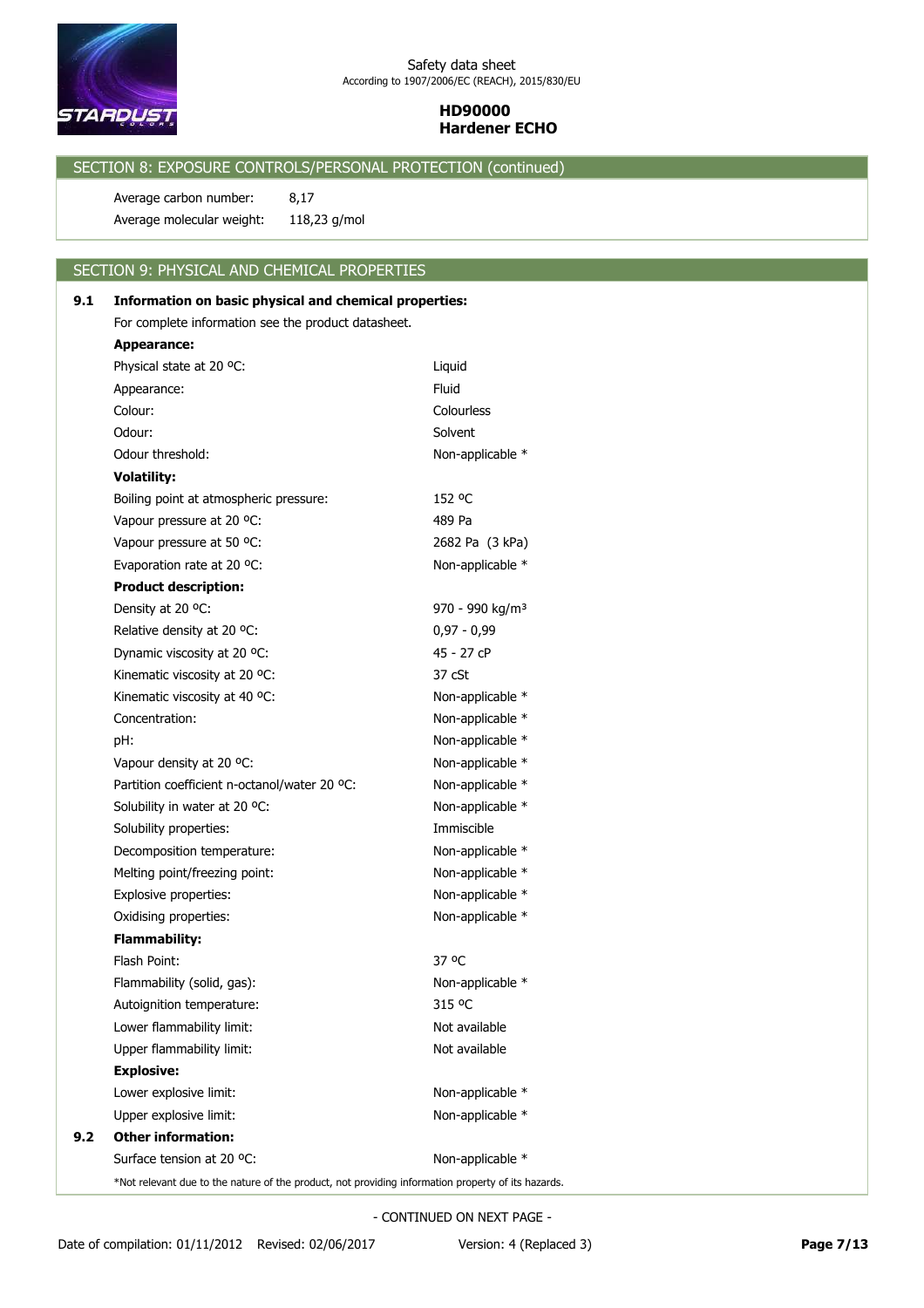

# SECTION 9: PHYSICAL AND CHEMICAL PROPERTIES (continued)

Refraction index: Non-applicable \*

\*Not relevant due to the nature of the product, not providing information property of its hazards.

# SECTION 10: STABILITY AND REACTIVITY

#### **10.1 Reactivity:**

No hazardous reactions are expected because the product is stable under recommended storage conditions. See section 7.

#### **10.2 Chemical stability:**

Chemically stable under the conditions of storage, handling and use.

### **10.3 Possibility of hazardous reactions:**

Under the specified conditions, hazardous reactions that lead to excessive temperatures or pressure are not expected.

#### **10.4 Conditions to avoid:**

Applicable for handling and storage at room temperature:

| Shock and friction | Contact with air | Increase in temperature | Sunlight            | Humidity       |
|--------------------|------------------|-------------------------|---------------------|----------------|
| Not applicable     | Not applicable   | Risk of combustion      | Avoid direct impact | Not applicable |
|                    |                  |                         |                     |                |

# **10.5 Incompatible materials:**

| Not<br>impacu<br>bases<br>NI∩t<br><b>ann</b><br>: applicable<br>Avoid<br>cable.<br>acıds<br>dır | Nater | nais | thers) |
|-------------------------------------------------------------------------------------------------|-------|------|--------|
|                                                                                                 |       |      |        |

### **10.6 Hazardous decomposition products:**

See subsection 10.3, 10.4 and 10.5 to find out the specific decomposition products. Depending on the decomposition conditions, complex mixtures of chemical substances can be released: carbon dioxide (CO2), carbon monoxide and other organic compounds.

# SECTION 11: TOXICOLOGICAL INFORMATION

# **11.1 Information on toxicological effects:**

The experimental information related to the toxicological properties of the product itself is not available

### **Dangerous health implications:**

In case of exposure that is repetitive, prolonged or at concentrations higher than recommended by the occupational exposure limits, it may result in adverse effects on health depending on the means of exposure:

- A.- Ingestion (acute effect):
	- Acute toxicity : Based on available data, the classification criteria are not met, as it does not contain substances classified as dangerous for consumption. For more information see section 3.
	- Corrosivity/Irritability: Based on available data, the classification criteria are not met, however it does contain substances classified as dangerous for this effect. For more information see section 3.
- B- Inhalation (acute effect):

- Acute toxicity : Exposure in high concentration can cause a breakdown in the central nervous system causing headache, dizziness, vertigo, nausea, vomiting, confusion, and in serious cases, loss of consciousness.

- Corrosivity/Irritability: Causes irritation in respiratory passages, which is normally reversible and limited to the upper respiratory passages.

- C- Contact with the skin and the eyes (acute effect):
	- Contact with the skin: Based on available data, the classification criteria are not met, however, it contains substances classified as dangerous for skin contact. For more information see section 3.
	- Contact with the eyes: Produces eye damage after contact.
- D- CMR effects (carcinogenicity, mutagenicity and toxicity to reproduction):
	- Carcinogenicity: Based on available data, the classification criteria are not met, as it does not contain substances classified as dangerous for the effects mentioned. For more information see section 3.
	- Mutagenicity: Based on available data, the classification criteria are not met, as it does not contain substances classified as dangerous for this effect. For more information see section 3.
	- Reproductive toxicity: Based on available data, the classification criteria are not met, as it does not contain substances classified as dangerous for this effect. For more information see section 3.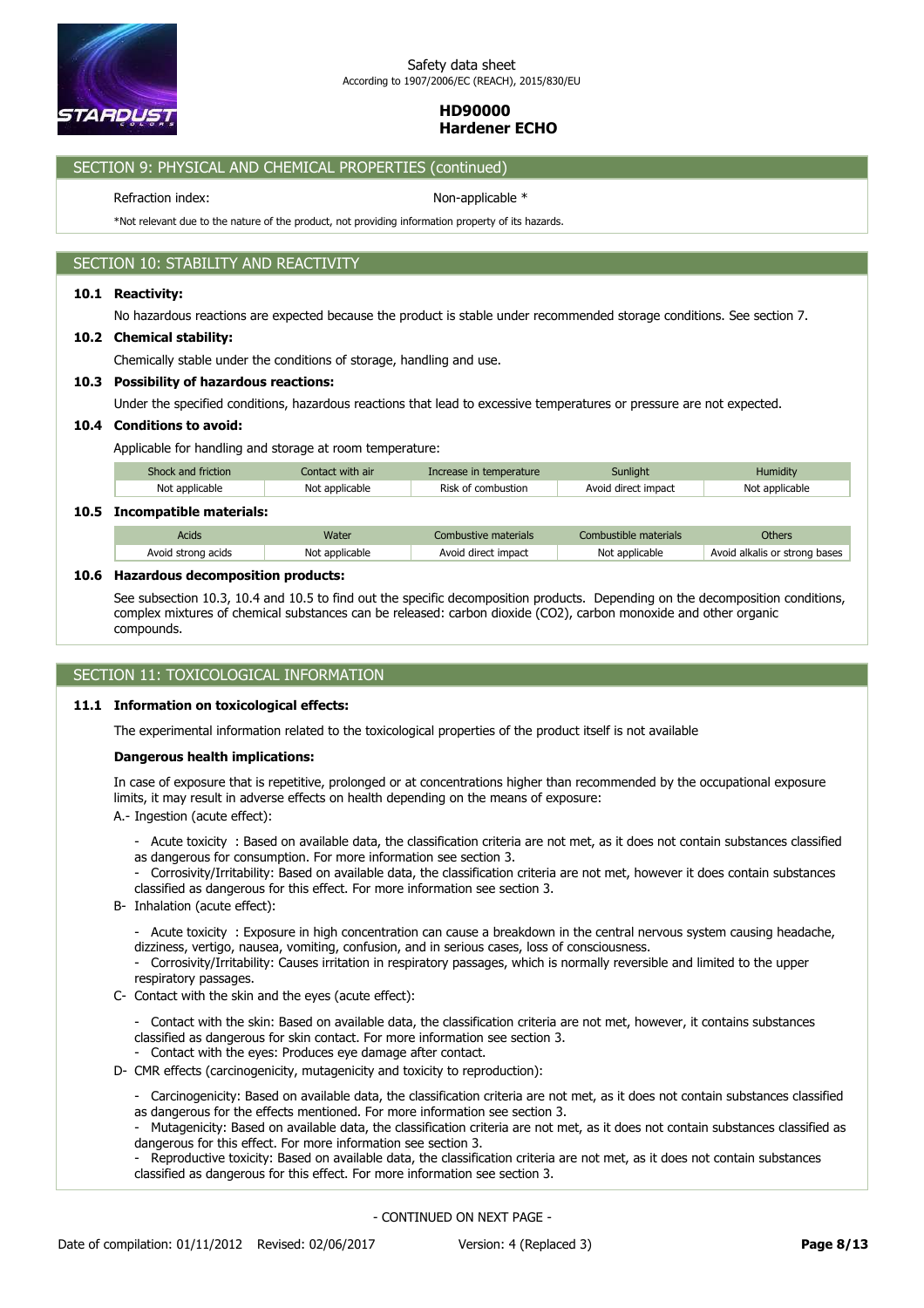

#### **HD90000 Hardener ECHO** as dangerous for the effects mentioned. For more information see section 3.  $B = C$ ased on available data, the classification criteria are not meth, as it does not contain substances classified are not contain substances classified are not contain substances classified as it does not contain substa e available data, the classification criteria are not method on available data, the contain substances contain substances contain substances contain substances contain substances contain substances contain substances conta

#### - Reproductive toxicological information (continued) which are not method on available data, the classification criteria are not method on available data, the contain substances not method on a situation substances of the classified as dangerous for this effect. For  $\frac{1}{2}$

- E- Sensitizing effects:
	- Respiratory: Based on available data, the classification criteria are not met, however, it contains substances classified as dangerous with sensitising effects. For more information see section 3.
	- Cutaneous: Prolonged contact with the skin can result in episodes of allergic contact dermatitis.
- F- Specific target organ toxicity (STOT) single exposure:

Causes irritation in respiratory passages, which is normally reversible and limited to the upper respiratory passages.

G- Specific target organ toxicity (STOT)-repeated exposure:

- Specific target organ toxicity (STOT)-repeated exposure: Based on available data, the classification criteria are not met, however it does contain substances classified as dangerous for this effect. For more information see section 3. - Skin: Repeated exposure may cause skin dryness or cracking

H- Aspiration hazard:

Based on available data, the classification criteria are not met, however it does contain substances classified as dangerous for this effect. For more information see section 3.

# **Other information:**

Non-applicable

### **Specific toxicology information on the substances:**

|                 |                      | Genus          |
|-----------------|----------------------|----------------|
| LD50 oral       | 8532 mg/kg           | Rat            |
| LD50 dermal     | 5100 mg/kg           | Rat            |
| LC50 inhalation | 30 mg/L (4 h)        | Rat            |
| LD50 oral       | 5100 mg/kg           | Rat            |
| LD50 dermal     | $>$ 2000 mg/kg       |                |
| LC50 inhalation | 11 mg/L (4 h) (ATEi) |                |
| LD50 oral       | 2100 mg/kg           | Rat            |
| LD50 dermal     | 1100 mg/kg (ATEi)    | Rat            |
| LC50 inhalation | 11 mg/L (4 h) (ATEi) |                |
| LD50 oral       | 3492 mg/kg           | Rat            |
| LD50 dermal     | 3160 mg/kg           | Rabbit         |
| LC50 inhalation | 6193 mg/L (4 h)      | Rat            |
| LD50 oral       | 2080 mg/kg           |                |
| LD50 dermal     | $>$ 2000 mg/kg       |                |
| LC50 inhalation | 11 mg/L (4 h) (ATEi) |                |
| LD50 oral       | >2000 mg/kg          |                |
| LD50 dermal     | >2000 mg/kg          |                |
| LC50 inhalation | 3 mg/L (4 h) (ATEi)  |                |
|                 |                      | Acute toxicity |

#### **Acute Toxicity Estimate (ATE mix):**

|            | ATE mix                               | Ingredient(s) of unknown toxicity |
|------------|---------------------------------------|-----------------------------------|
| Oral       | >2000 mg/kg (Calculation method)      | Non-applicable                    |
| Dermal     | 15942,03 mg/kg (Calculation method)   | $0\%$                             |
| Inhalation | 19,15 mg/L (4 h) (Calculation method) | $0\%$                             |

# SECTION 12: ECOLOGICAL INFORMATION

The experimental information related to the eco-toxicological properties of the product itself is not available

# **12.1 Toxicity:**

| <b>Identification</b>                               |             | Acute toxicity       | <b>Species</b> | Genus      |
|-----------------------------------------------------|-------------|----------------------|----------------|------------|
| Hydrocarbons, C9, aromatics (Benzene $< 0.1$ % w/w) | <b>LC50</b> | $1 - 10$ mg/L (96 h) |                | Fish       |
| CAS: Non-applicable                                 | <b>EC50</b> | $1 - 10$ mg/L        |                | Crustacean |
| EC: 918-668-5                                       | <b>EC50</b> | $1 - 10$ ma/L        |                | Algae      |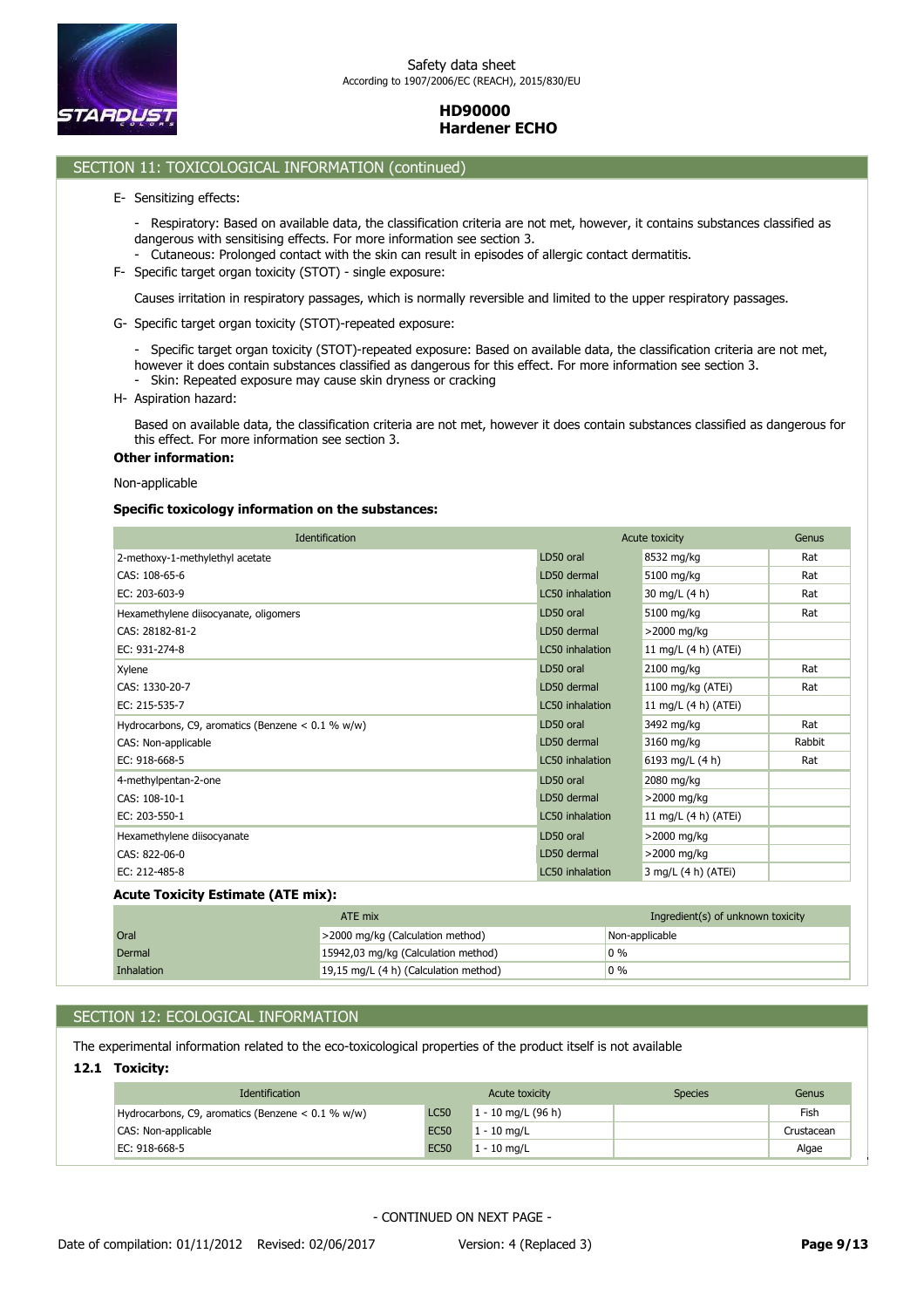

# SECTION 12: ECOLOGICAL INFORMATION (continued)

| <b>Identification</b>           |             | Acute toxicity    | <b>Species</b>          | Genus      |
|---------------------------------|-------------|-------------------|-------------------------|------------|
| 2-methoxy-1-methylethyl acetate | <b>LC50</b> | 161 mg/L (96 h)   | Pimephales promelas     | Fish       |
| CAS: 108-65-6                   | <b>EC50</b> | 481 mg/L (48 h)   | Daphnia sp.             | Crustacean |
| EC: 203-603-9                   | <b>EC50</b> | Non-applicable    |                         |            |
| Xylene                          | <b>LC50</b> | 13.5 mg/L (96 h)  | Oncorhynchus mykiss     | Fish       |
| CAS: 1330-20-7                  | <b>EC50</b> | $0.6$ mg/L (96 h) | Gammarus lacustris      | Crustacean |
| EC: 215-535-7                   | <b>EC50</b> | 10 mg/L (72 h)    | Skeletonema costatum    | Algae      |
| 4-methylpentan-2-one            | <b>LC50</b> | 900 mg/L (48 h)   | Leuciscus idus          | Fish       |
| CAS: 108-10-1                   | <b>EC50</b> | 862 mg/L (24 h)   | Daphnia magna           | Crustacean |
| EC: 203-550-1                   | <b>EC50</b> | 980 mg/L (48 h)   | Scenedesmus subspicatus | Algae      |

# **12.2 Persistence and degradability:**

| <b>Identification</b>           |                  | Degradability   | Biodegradability |          |
|---------------------------------|------------------|-----------------|------------------|----------|
| 2-methoxy-1-methylethyl acetate | BOD <sub>5</sub> | Non-applicable  | Concentration    | 785 mg/L |
| CAS: 108-65-6                   | COD              | Non-applicable  | Period           | 8 days   |
| EC: 203-603-9                   | BOD5/COD         | Non-applicable  | % Biodegradable  | $100 \%$ |
| 4-methylpentan-2-one            | BOD <sub>5</sub> | $2.06$ g $O2/q$ | Concentration    | 100 mg/L |
| CAS: 108-10-1                   | COD              | $2.16$ g $O2/q$ | Period           | 14 days  |
| EC: 203-550-1                   | BOD5/COD         | 0.95            | % Biodegradable  | 84 %     |
| Hexamethylene diisocyanate      | BOD <sub>5</sub> | Non-applicable  | Concentration    | 100 mg/L |
| CAS: 822-06-0                   | COD              | Non-applicable  | Period           | 28 days  |
| EC: 212-485-8                   | BOD5/COD         | Non-applicable  | % Biodegradable  | 28 %     |

# **12.3 Bioaccumulative potential:**

| Identification                  |            | Bioaccumulation potential |
|---------------------------------|------------|---------------------------|
| 2-methoxy-1-methylethyl acetate | <b>BCF</b> |                           |
| CAS: 108-65-6                   | Pow Log    | 0.43                      |
| EC: 203-603-9                   | Potential  | Low                       |
| Xylene                          | <b>BCF</b> | 9                         |
| CAS: 1330-20-7                  | Pow Log    | 2.77                      |
| EC: 215-535-7                   | Potential  | Low                       |
| 4-methylpentan-2-one            | <b>BCF</b> | $\overline{2}$            |
| CAS: 108-10-1                   | Pow Log    | 1.31                      |
| EC: 203-550-1                   | Potential  | Low                       |

### **12.4 Mobility in soil:**

| <b>Identification</b> |                 | Absorption/desorption | <b>Volatility</b> |                |
|-----------------------|-----------------|-----------------------|-------------------|----------------|
| 4-methylpentan-2-one  | Koc             | Non-applicable        | Henry             | Non-applicable |
| CAS: 108-10-1         | Conclusion      | Non-applicable        | Dry soil          | Non-applicable |
| EC: 203-550-1         | Surface tension | 2,35E-2 N/m (25 °C)   | Moist soil        | Non-applicable |

# **12.5 Results of PBT and vPvB assessment:**

Product fails to meet PBT/vPvB criteria

# **12.6 Other adverse effects:**

Not described

# SECTION 13: DISPOSAL CONSIDERATIONS

# **13.1 Waste treatment methods:**

| Code      | Description                                                                       | Waste class (Regulation (EU) No<br>1357/2014) |
|-----------|-----------------------------------------------------------------------------------|-----------------------------------------------|
| 08 01 11* | Waste paint and varnish containing organic solvents or other dangerous substances | Dangerous                                     |
|           | Type of waste (Regulation (EU) No 1357/2014):                                     |                                               |

HP14 Ecotoxic, HP3 Flammable, HP5 Specific Target Organ Toxicity (STOT)/Aspiration Toxicity, HP6 Acute Toxicity, HP13 **Sensitising** 

**Waste management (disposal and evaluation):**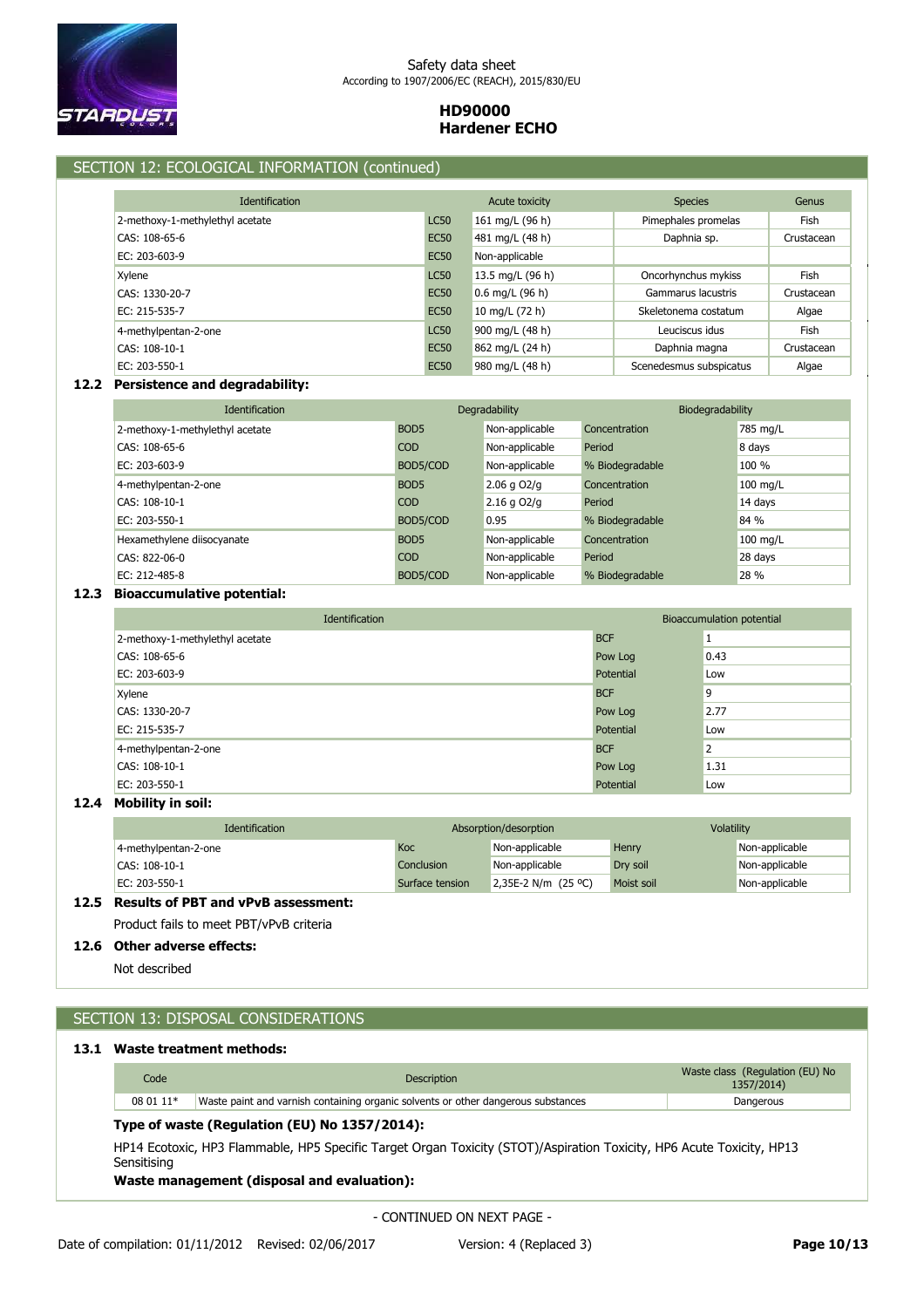

# SECTION 13: DISPOSAL CONSIDERATIONS (continued)

Consult the authorized waste service manager on the assessment and disposal operations in accordance with Annex 1 and Annex 2 (Directive 2008/98/EC). As under 15 01 (2014/955/EC) of the code and in case the container has been in direct contact with the product, it will be processed the same way as the actual product. Otherwise, it will be processed as non-dangerous residue. We do not recommended disposal down the drain. See paragraph 6.2.

# **Regulations related to waste management:**

In accordance with Annex II of Regulation (EC) nº1907/2006 (REACH) the community or state provisions related to waste management are stated

Community legislation: Directive 2008/98/EC, 2014/955/EU, Regulation (EU) No 1357/2014

# SECTION 14: TRANSPORT INFORMATION

# **Transport of dangerous goods by land:**

With regard to ADR 2017 and RID 2017:

|                            | 14.1 UN number:<br>14.2 UN proper shipping name:<br>14.3 Transport hazard class(es):<br>Labels:<br>14.4 Packing group:<br>14.5 Dangerous for the<br>environment: | <b>UN1263</b><br>PAINT RELATED MATERIAL<br>3<br>3<br>III<br>Yes |
|----------------------------|------------------------------------------------------------------------------------------------------------------------------------------------------------------|-----------------------------------------------------------------|
|                            | 14.6 Special precautions for user<br>Special regulations:<br>Tunnel restriction code:<br>Physico-Chemical properties:<br>Limited quantities:                     | 163, 367, 640E, 650<br>D/E<br>see section 9<br>5L               |
|                            | 14.7 Transport in bulk according<br>to Annex II of Marpol and<br>the IBC Code:                                                                                   | Non-applicable                                                  |
|                            | Transport of dangerous goods by sea:                                                                                                                             |                                                                 |
| With regard to IMDG 38-16: |                                                                                                                                                                  |                                                                 |
|                            | 14.1 UN number:<br>14.2 UN proper shipping name:<br>14.3 Transport hazard class(es):                                                                             | <b>UN1263</b><br>PAINT RELATED MATERIAL<br>3                    |
|                            | Labels:<br>14.4 Packing group:                                                                                                                                   | 3<br>III                                                        |
|                            | 14.5 Dangerous for the                                                                                                                                           | Yes                                                             |
|                            | environment:<br>14.6 Special precautions for user<br>Special regulations:<br>EmS Codes:<br>Physico-Chemical properties:                                          | 163, 223, 955, 367<br>$F-E$ , S-E<br>see section 9              |
|                            | Limited quantities:<br>14.7 Transport in bulk according<br>to Annex II of Marpol and<br>the IBC Code:                                                            | 5L<br>Non-applicable                                            |
|                            | Transport of dangerous goods by air:                                                                                                                             |                                                                 |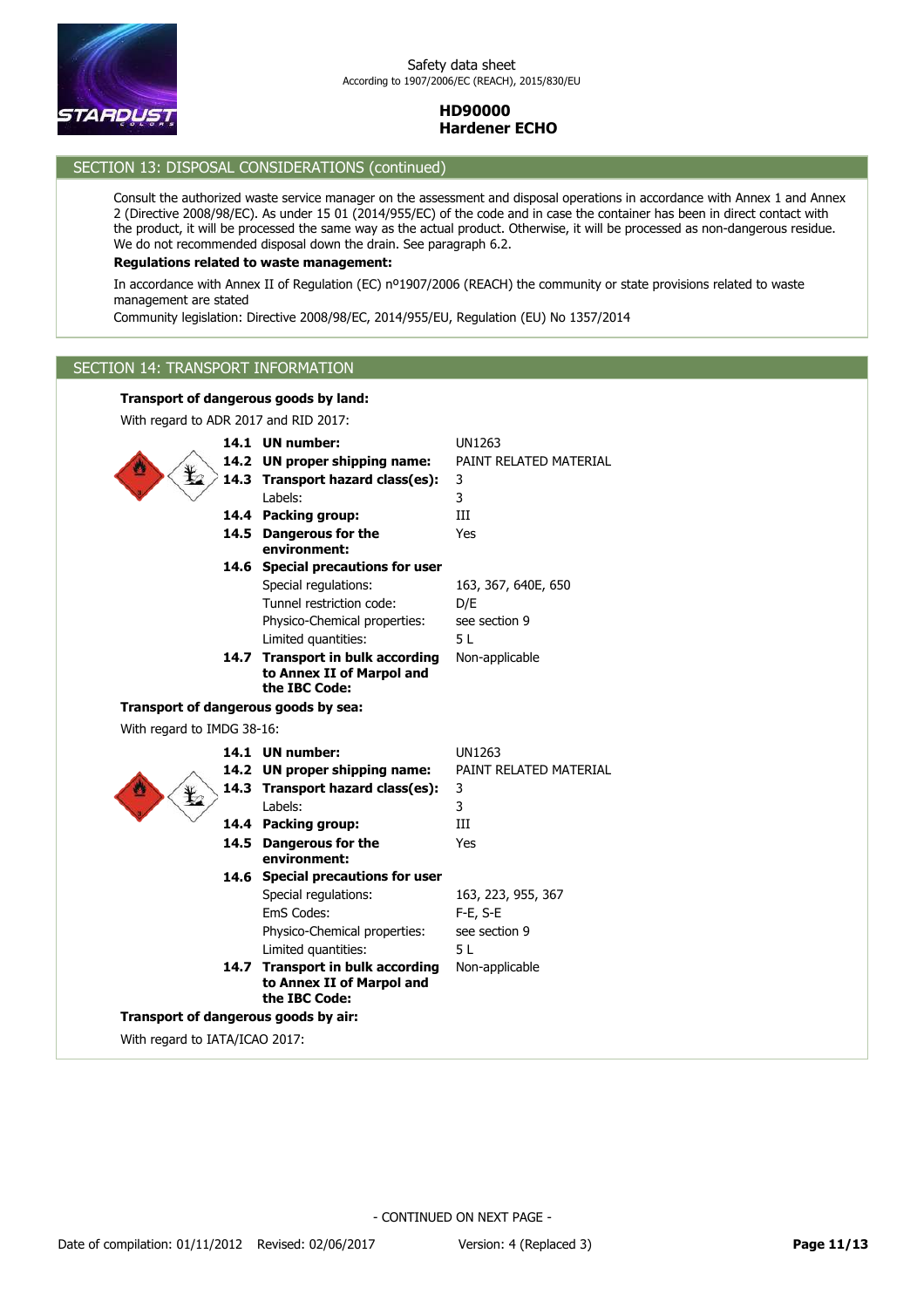

# SECTION 14: TRANSPORT INFORMATION (continued) **14.6 Special precautions for user 14.4 Packing group:** III **14.3 Transport hazard class(es):** 3 **14.2 UN proper shipping name:** PAINT RELATED MATERIAL **14.1 UN number:** UN1263 Physico-Chemical properties: see section 9 Labels: 3 **Dangerous for the 14.5** Yes **environment: Transport in bulk according 14.7** Non-applicable **to Annex II of Marpol and the IBC Code:**

# SECTION 15: REGULATORY INFORMATION

## **15.1 Safety, health and environmental regulations/legislation specific for the substance or mixture:**

Candidate substances for authorisation under the Regulation (EC) 1907/2006 (REACH): Non-applicable

Substances included in Annex XIV of REACH ("Authorisation List") and sunset date: Non-applicable

Regulation (EC) 1005/2009, about substances that deplete the ozone layer: Non-applicable

Article 95, REGULATION (EU) No 528/2012: Non-applicable

REGULATION (EU) No 649/2012, in relation to the import and export of hazardous chemical products: Non-applicable

### **Limitations to commercialisation and the use of certain dangerous substances and mixtures (Annex XVII REACH, etc ….):**

Shall not be used, as substance or as mixtures in aerosol dispensers where these aerosol dispensers are intended for supply to the general public for entertainment and decorative purposes such as the following:

- metallic glitter intended mainly for decoration,
- artificial snow and frost,
- "whoopee" cushions,
- silly string aerosols,
- imitation excrement,
- horns for parties,
- decorative flakes and foams,
- artificial cobwebs,

— stink bombs.

Without prejudice to the application of other Community provisions on the classification, packaging and labelling of substances, suppliers shall ensure before the placing on the market that the packaging of aerosol dispensers referred to above is marked visibly, legibly and indelibly with:

'For professional users only'.

Shall not be used in:

—ornamental articles intended to produce light or colour effects by means of different phases, for example in ornamental lamps and ashtrays,

—tricks and jokes,

—games for one or more participants, or any article intended to be used as such, even with ornamental aspects.

#### **Specific provisions in terms of protecting people or the environment:**

It is recommended to use the information included in this safety data sheet as data used in a risk evaluation of the local circumstances in order to establish the necessary risk prevention measures for the manipulation, use, storage and disposal of this product.

#### **Other legislation:**

The product could be affected by sectorial legislation

# **15.2 Chemical safety assessment:**

The supplier has not carried out evaluation of chemical safety.

# SECTION 16: OTHER INFORMATION

## **Legislation related to safety data sheets:**